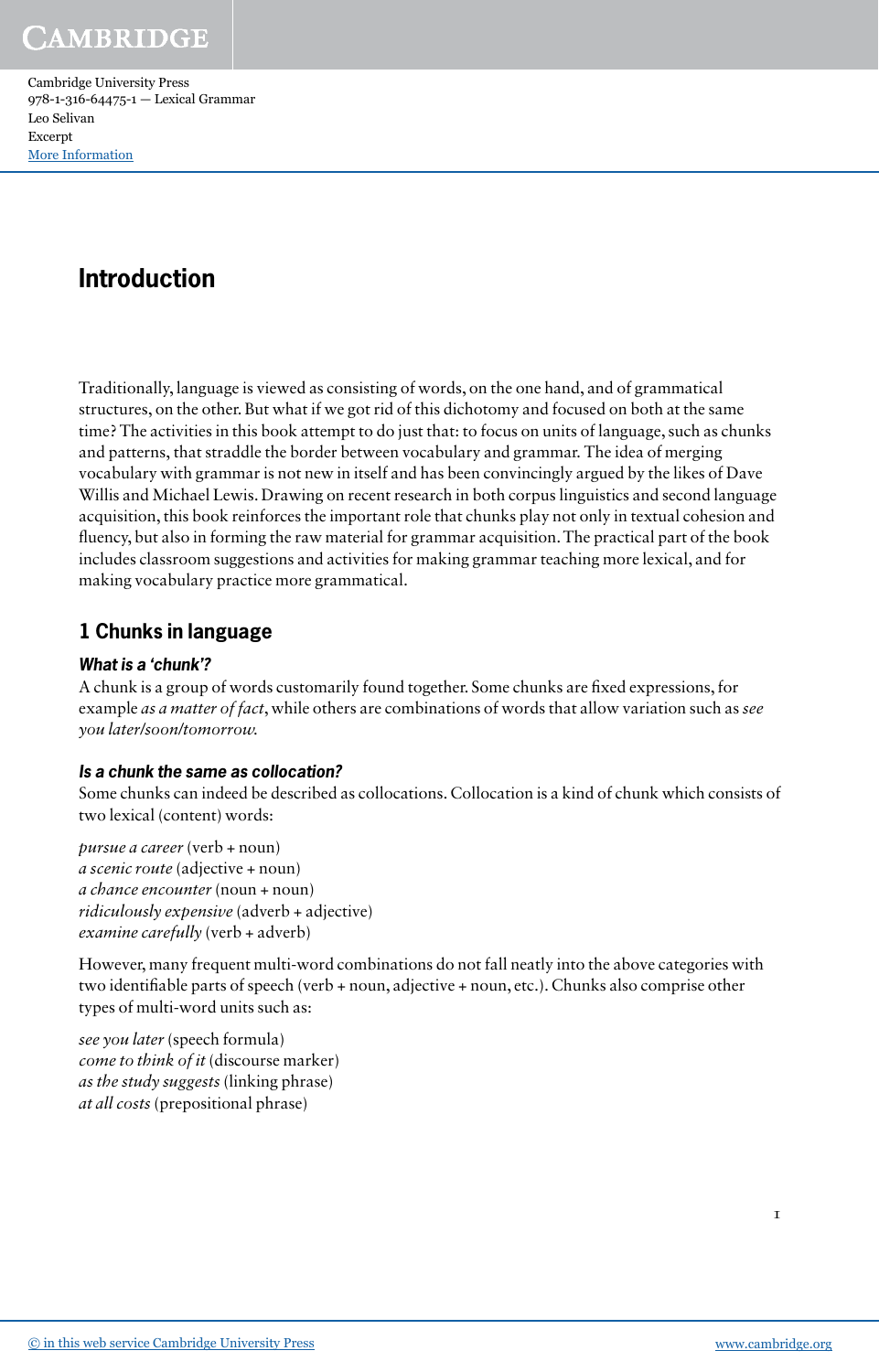Cambridge University Press 978-1-316-64475-1 — Lexical Grammar Leo Selivan Excerpt [More Information](www.cambridge.org/9781316644751)

#### *Lexical Grammar*

Chunks can also be structures which have traditionally been associated with grammar. They can include stems that can be used to build various sentences in English:

*If I were you It's been a while since It took me a long time to* 

Finally, some full sentences can also be considered chunks:

*It's none of your business. There's no doubt about it. What are you gonna do?*

#### **Is everything chunks, then?**

Yes, to a large extent. Evidence suggests that our mental lexicon does not consist of individual words but chunks. Chunks can vary greatly in length (some consist of two words while others, as seen above, can be full sentences) but what makes them chunks is the fact that they are stored in the brain as single units. Research shows that about  $50-80\%$  of native-speaker discourse consists of recurring multiword combinations (Altenberg, 1987; Erman and Warren, 2000).

#### **Is the idea of chunks new?**

Linguists, second language acquisition (SLA) researchers and lexicographers have used different terms to describe multi-word units throughout the years: multi-word strings, prefabricated routines, readymade expressions, lexicalized stems, and so on. However, the terms all mean essentially the same thing. Although their existence was pointed out a long time ago, chunks came to the fore with the advent of **corpus linguistics**. A corpus (from Latin: body; plural = corpora) is a searchable database containing samples of text. Text is referred to here in its broader sense and includes fiction, newspapers, magazines and academic journals, as well as transcripts of TV shows, radio interviews, business meetings and informal conversations. Once the domain of linguists, many corpora are now openly available on the internet, with the British National Corpus (BNC) and Corpus of Contemporary American English (COCA) being probably the most popular resources. For example, this is what random lines – known as concordances – taken from the BNC reveal about how the word *matter* is used:

```
erm when whatever you in whatever you do, every you do, no MATTER how effective you are, that you're That when you leav
Thes to strongly speak to a new point or a new angle on this MATTER I'd really prefer to call on the convenor to sum up.
\overline{\phantom{0}}and that is my submission, it is not a matter of law but a MATTER of fact a and practice. Thank you Mrs. At this stage
in the union? On yes, I've all was always in the union. As a MATTER of fact er yes I, I, I joined at sixteen on the union<br>In every day and er you was allowed to have a cup of tea. As a MATTER of fact, a lot of the firms pr
d our a minute! our people need the work! I said that, as a MATTER of fact, absolutely so! Yeah. You try telling John th<br>I e there. I le I left there starting to work on me own. As a MATTER of fact, there was about, I got 
when you There were started up? There were There were. As a MATTER of fact, when I'm talking about, let me see er fifty<br>Il be sent instructions on what, who to write to and it's a MATTER of sorting those out and erm sendin
cided that we were going to go for quality because it was a MATTER of survival. The industry which we are part of is in
e matter out too many of us went onto it convinced that the MATTER was already sorted out. Their minds made up, their st
U ou. I've got Mr and Mr . Thank you Madam Chairman. Erm, the <u>WATTER</u> was debated very clearly er at the last meeting and s<br>U ards for instance, applications remain entirely portable no <u>WATTER</u> what database you employ, 
ight budget because it's the only way you can get them no MATIER what people are telling you erm about the recession b<br>In then you go down and make food do you? I go down, yeah. No MATIER what time it is? No and eat chips.
If yet a them and you feel dead sorry for them Yeah. but no MATTER what you say you still end up doing what they want Ye<br>In buying, and erm to reduce the costs, wh which are there no MATTER who gets paid for what, the ther
doesn't. >From the dinner time to tea time. No. What's the MATTER with her? Well at least she's, he hadn't been doing e
\blacksquare, very helpful boy, are you feeling happier now? what's the <u>WATTER</u> with him? he's, he's not very well, he's fi
                                                                                                                                                               look ho
you seen her hair yet? Mum? She's had it permed What's the MATTER with you? she's had it cut into bob and permed. Oh! H
```
*Figure 0.1:* Search result for *matter* from the British National Corpus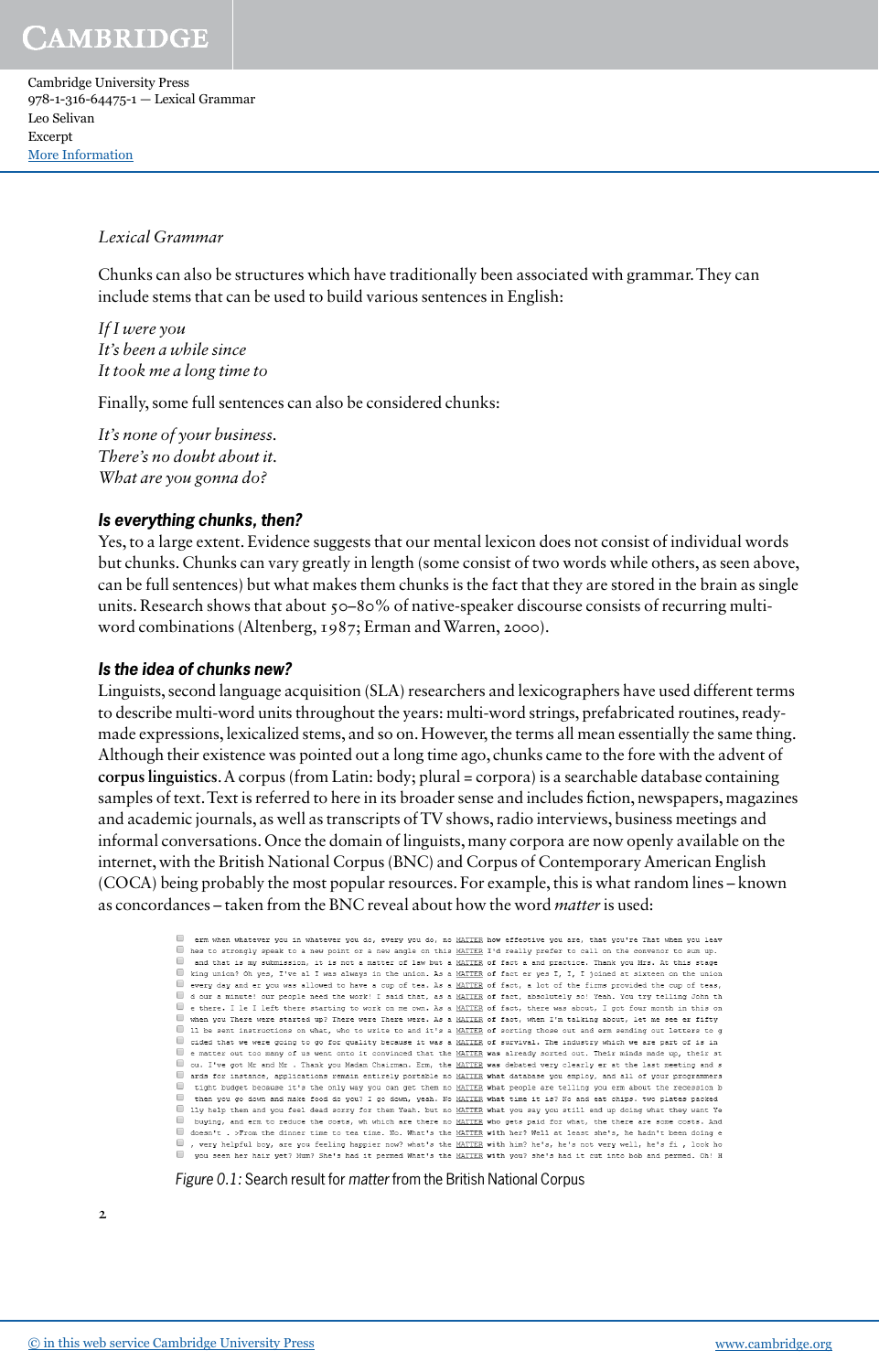Cambridge University Press 978-1-316-64475-1 — Lexical Grammar Leo Selivan Excerpt [More Information](www.cambridge.org/9781316644751)

*Introduction*

Studying these real-life text samples has helped corpus linguists to discover common patterns of use for particular words: *no matter how*, *what's the matter with*, etc.

Although the first corpus of authentic English texts was compiled in the 1960s, corpus linguistics didn't begin in earnest until computers had become powerful enough to hold vast amounts of data and to enable much more rigorous analysis, that is, the 1980s. That is when a joint venture between the University of Birmingham and Collins publishers, known as COBUILD (Collins Birmingham University Language Database) saw the creation of the Bank of English, at that time the largest electronic corpus of contemporary English texts. The project was founded and led by the renowned linguist John Sinclair (1933–2007). Corpus research, and particularly the COBUILD project, has provided some fascinating insights into how real language works and led Sinclair to conclude that language is largely formulaic, i.e. it consists of ready-made chunks. As Sinclair argued in his seminal work *Corpus Concordance Collocation*:

*A language user has available to him a large number of semi-preconstructed phrases* [chunks] *that constitute single choices, even though they might appear to be analyzable into segments.* (1991: 110)

If the language we use is comprised of ready-made lexico-grammatical units, the boundary between what we have traditionally called 'grammar' and 'vocabulary' is somewhat blurred.

# **How do chunks blur the boundary between vocabulary and grammar?**

The blurred boundary between vocabulary and grammar refers to the tendency of certain words to occur with certain grammatical structures and vice versa. For example, the verb *to found* is likely to be used in the passive (e.g. *The company was founded in 1957*) and the verb *to mind* is normally used in questions and negative statements (e.g. *Do you mind if I, I don't mind*)*.*

This close link between grammar and vocabulary means that while there may be many possible ways of correctly combining grammar with words to make sentences, we tend to go for conventionalized combinations. For example, all the sentences below are grammatically correct and some of them exhibit a very advanced control of English grammar:

*Could I make a call using your phone? Could I call from your phone? May I place a call by means of your phone? Could I use your phone?*

Yet most competent speakers would choose the last example when talking to a friend. The other examples may sound awkward and unnatural, even though they are grammatically possible. This demonstrates how pieces of language are stored in the brain as whole units, i.e. chunks. Even if language learners possess full control of grammar and can produce correct sentences, they may not always opt for the most natural-sounding – and often, most concise – way of saying something. This is one of the reasons why chunks need to be taught explicitly – see more on this below.

#### **Is there more to knowing a language than just reproducing chunks we have encountered?**

Traditional language descriptions tend to treat grammar rules separately from vocabulary, giving the impression that any word can be inserted into any grammatical structure. For example, you could produce a sentence like this: *Colourless green ideas sleep furiously*. Although the sentence does not make sense, it conforms perfectly to the rules of English grammar.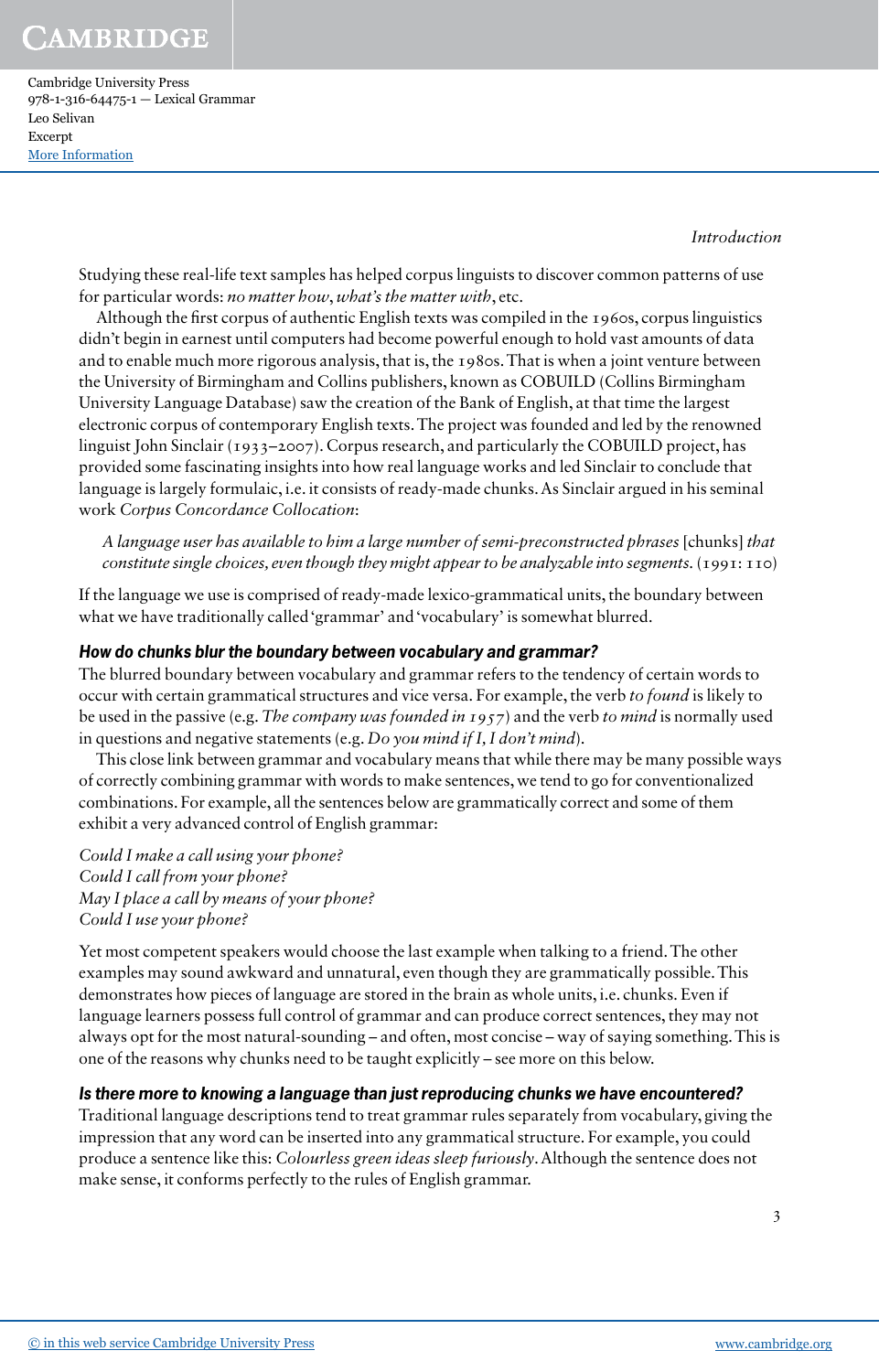Cambridge University Press 978-1-316-64475-1 — Lexical Grammar Leo Selivan Excerpt [More Information](www.cambridge.org/9781316644751)

#### *Lexical Grammar*

A new theory of language acquisition known as **lexical priming** (advanced by Professor Michael Hoey, University of Liverpool) poses a radical challenge to this 'words-and-rules' view of language. Hoey ( $2005$ ) argues that as we acquire new words we take a subconscious note of words that occur alongside (collocation) and of any associated grammatical patterns (colligation). Through multiple encounters with a new word, we become primed to associate it with these recurring elements. According to Hoey's theory, our brain is like a giant corpus where each word is accompanied by mental usage notes. Language production is not a matter of simply combining words and rules but rather a retrieval of the language we are primed for, i.e. the patterns and combinations we have previously seen or heard. This accounts for why some sentences that are perfectly grammatical may not sound natural: the words in these awkward sentences do not conform to their primings.

The theory explains why, when producing language, our first port of call is our mental store of pre-fabricated chunks. However, this does not completely negate the role of generative grammar. Knowledge of grammar rules is still important to fine-tune chunks so that they fit new contexts. Because we are only primed to repeat language we have encountered in particular contexts, if we find ourselves in a new communicative situation, we might not have any ready-made language to draw on. This is when grammar knowledge can help us produce completely new sentences. Hoey argues, however, that even when we create completely new language we still follow general primings.

#### **How do chunks promote fluency?**

If by fluency we mean fast processing, knowledge of chunks is essential: it is much quicker to process a few larger units (chunks) than a lot of smaller ones (words). For example, without having the chunk *I haven't seen you for ages* at your disposal, you would have to go through a series of lexical and grammatical choices every time you bumped into an old friend. You would have to gather the right words, then apply the appropriate grammar rules. Instead, fluent speakers recall *I haven't seen you for ages* as a unit, rather than assembling the phrase word by word. Freeing up processing energy allows more time for speakers to plan what to say next.

Fluent speakers possess a large bank of memorized chunks ready to be used in various communicative situations and contexts. When it comes to receptive skills (reading or listening), recognizing frequently recurring strings of words allows us to process linguistic input more quickly. It has been shown that a listener recognizes a word more quickly when provided with a word that collocates with it. Likewise, it's quicker to read strings of words which consist of familiar chunks, as shown by studies tracking readers' eye-ball movements (Siyanova-Chanturia et al, 2011).

In summary, chunks are fundamental to language processing and production: they allow us to produce language naturally and fluently and they aid reading and listening comprehension. In recent years, however, there is growing evidence that chunks memorized as whole units of language can also actually drive the process of grammar acquisition. This is the topic of the next section.

# **2 Chunks in language acquisition**

#### **How can chunks promote grammar acquisition?**

Memorized chunks can be used by learners to produce situationally appropriate and well-formed language, such as *I haven't seen you for ages*, when their own grammatical competence doesn't yet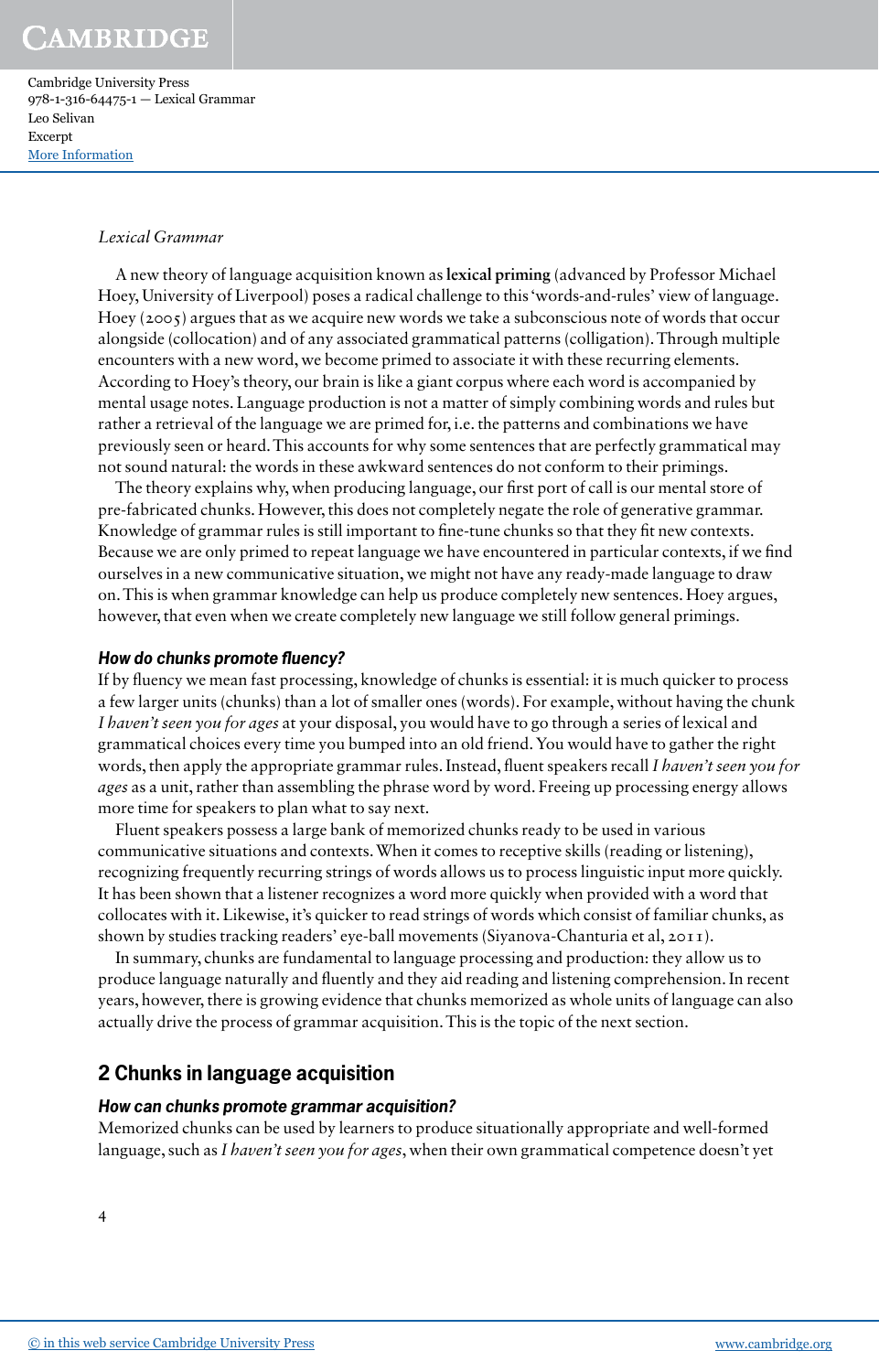Cambridge University Press 978-1-316-64475-1 — Lexical Grammar Leo Selivan Excerpt [More Information](www.cambridge.org/9781316644751)

*Introduction*

allow them to generate new sentences in the present perfect. This boosts learners' motivation and allows them to be communicative in the earlier stages of learning a second language  $(L_2)$ . But the role of chunks doesn't end there. Holistically stored chunks gradually evolve into more productive patterns as learners begin to experiment with them, teasing them apart and using them as templates to create new sentences:

*I haven't seen you for ages. I haven't seen her for ages. I haven't seen him since high school. I haven't heard from her for ages.*

# **Is it similar to how children acquire their first language?**

Very much so. According to contemporary cognitive theories of language acquisition, children acquiring their first language (L1) start out by recording pieces of language encountered during their day-to-day interaction. Early language production starts with repetition of this previously heard language, i.e. words (e.g. *dog*) or multi-word phrases (e.g. *Let me do it*, *Where's the ball?*). Children then slightly modify the encountered language to suit various communicative needs:

*Where's the ball? Where's the dog? Where's Daddy?*

Only later do abstract categories and schemas, such as the subject–verb–object word order or inversion in interrogatives, begin to form from these specific instances of language use. Michael Tomasello, author of *Constructing a Language: A Usage-Based Theory of Language Acquisition*, is clear on this point:

*… children's comprehension and production of relatively complex utterances are based on a simple retrieval of stored expressions, whereas in other cases they are based on the cutting and pasting together of stored linguistic schemas and constructions of various kinds and degrees of abstraction. This would seem to be the way that people master a variety of cognitive skills, and there is no reason to think that language is any different in this regard.* (2005: 327–328)

This view, known as a **usage-based** approach to language acquisition, rests on the idea that language knowledge comes from actual language use – listening, reading, speaking and writing – with grammar being the result of the process of acquisition rather than a precondition for it.

# **Is there evidence that L2 learners go through the same process?**

Evidence that L2 learners can extrapolate rules from naturally occurring language is less plentiful, yet fairly convincing. Second language acquisition (SLA) studies have shown that new grammatical structures are often learned initially as unanalysed wholes and later on broken down for analysis. For example, a study conducted at Southampton University (Myles, Hooper & Mitchell, 1998) showed that secondary school learners of French learned *Je m'appelle* (*My name is*) as a chunk and used it in early production without understanding all of its constituent parts. Gradually, as learners became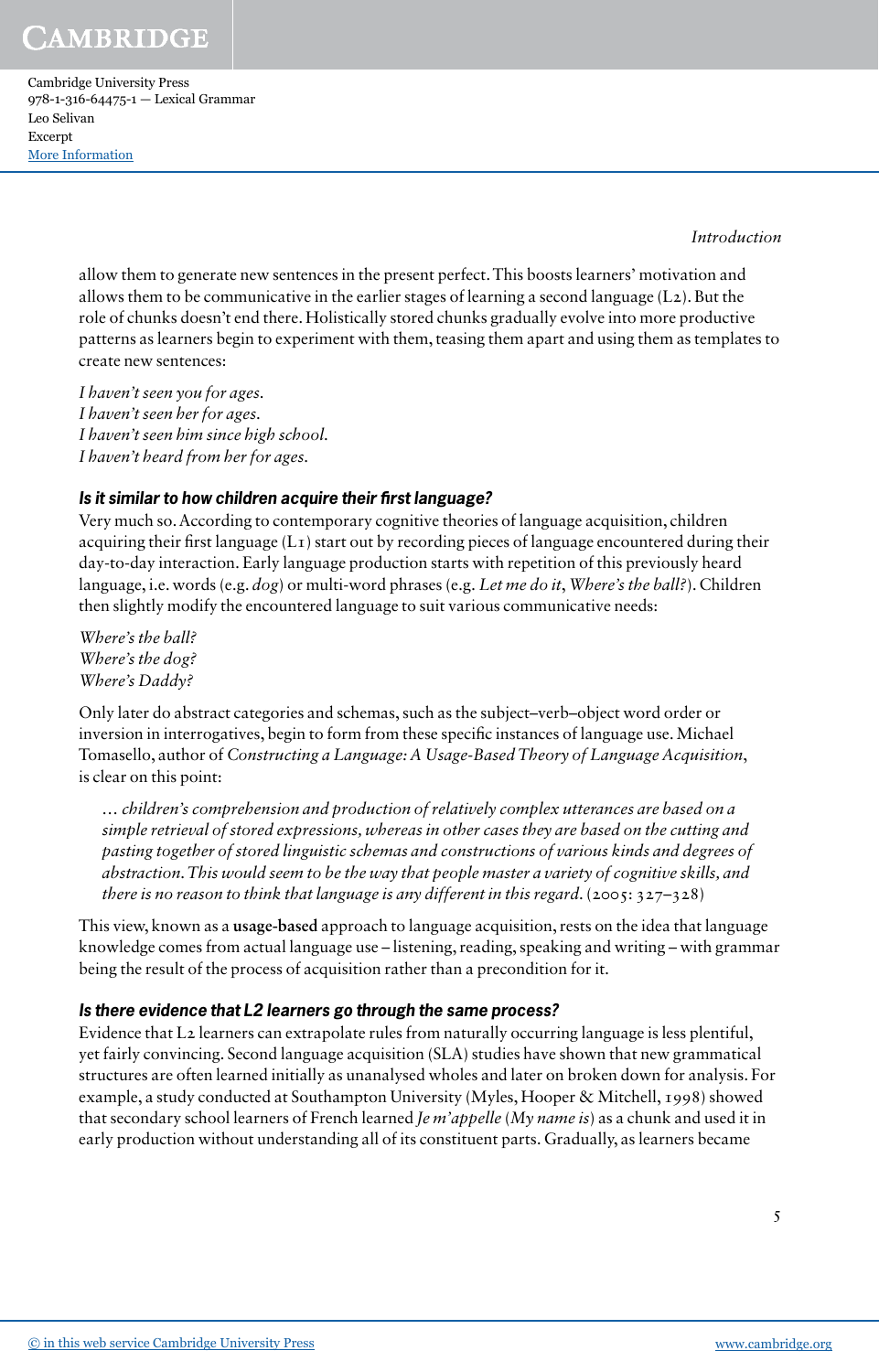Cambridge University Press 978-1-316-64475-1 — Lexical Grammar Leo Selivan Excerpt [More Information](www.cambridge.org/9781316644751)

#### *Lexical Grammar*

aware of all the elements it consists of (*Je / m' / appelle*) they began to build new sentences using the chunk as a prototype:

*Elle s'appelle Il s'appelle*

Or, to give an example from English, learners may learn the *going to* future form as a chunk, such as *I am going to write about* for writing essays (Bardovi-Harlig, 2002), before adapting the structure to include other verbs: *I am going to take/try/make,* etc.

Drawing on various SLA studies investigating the role of chunks in grammar acquisition, Rod Ellis (2006) advocates delaying the teaching of abstract grammar rules until learners have acquired a stock of ready-made chunks which they can use in various communicative situations. This also echoes an appeal made by one of the founding fathers of the communicative approach to language teaching, Henry Widdowson:

*The more natural and more effective approach would be to […] begin with lexical items and show how they need to be grammatically modified to be communicatively effective*. (1990: 95)

# **Can learners acquire L2 from a rich diet of chunks alone?**

Children effortlessly acquire their mother tongue from examples using their pattern-finding ability. So why is the process of L<sub>2</sub> acquisition sometimes so laborious with many learners never reaching native-like performance? One of the main reasons is quite simply a lack of exposure. L<sub>I</sub> proficiency comes as a result of thousands of hours of exposure to incredibly rich language input. The exposure L2 learners receive is often not sufficient to enable them to identify patterns from specific examples.

Even when there is plenty of input there are additional factors which may hinder the process of L2 acquisition. For example, although it is one of the most frequent words in English, the contracted form of the verb *have* – *'ve* – is not always easily identifiable in spoken phrases like these:

*I've been busy. I've finished. How long've you been waiting?*

Without hearing *'ve,* the learner may not consciously register its presence and therefore presume that these sentences do not contain *have/'ve* at all:

*I been busy. I finished. How long you been waiting?*

An item may appear frequently in the input but it will not be readily acquired by the L2 learner if it is not **salient**, i.e. if it is not noticeable and prominent in relation to its surrounding words. Salience – or the lack of it – may explain why certain grammatical forms are notoriously difficult for learners to acquire. Many grammatical cues in English (for example tense marking, the third person singular -*s* and articles) are not salient. Grammatical words tend to be unstressed in English, making them more difficult to perceive aurally. We stress *know* in *I don't know*, not *don't*, which results in something sounding like *I dunno* in spoken English*.* We stress *taken* in *You should have taken an umbrella*, which is reduced to *You should've taken an umbrella*, or even *You shoulda taken an umbrella*.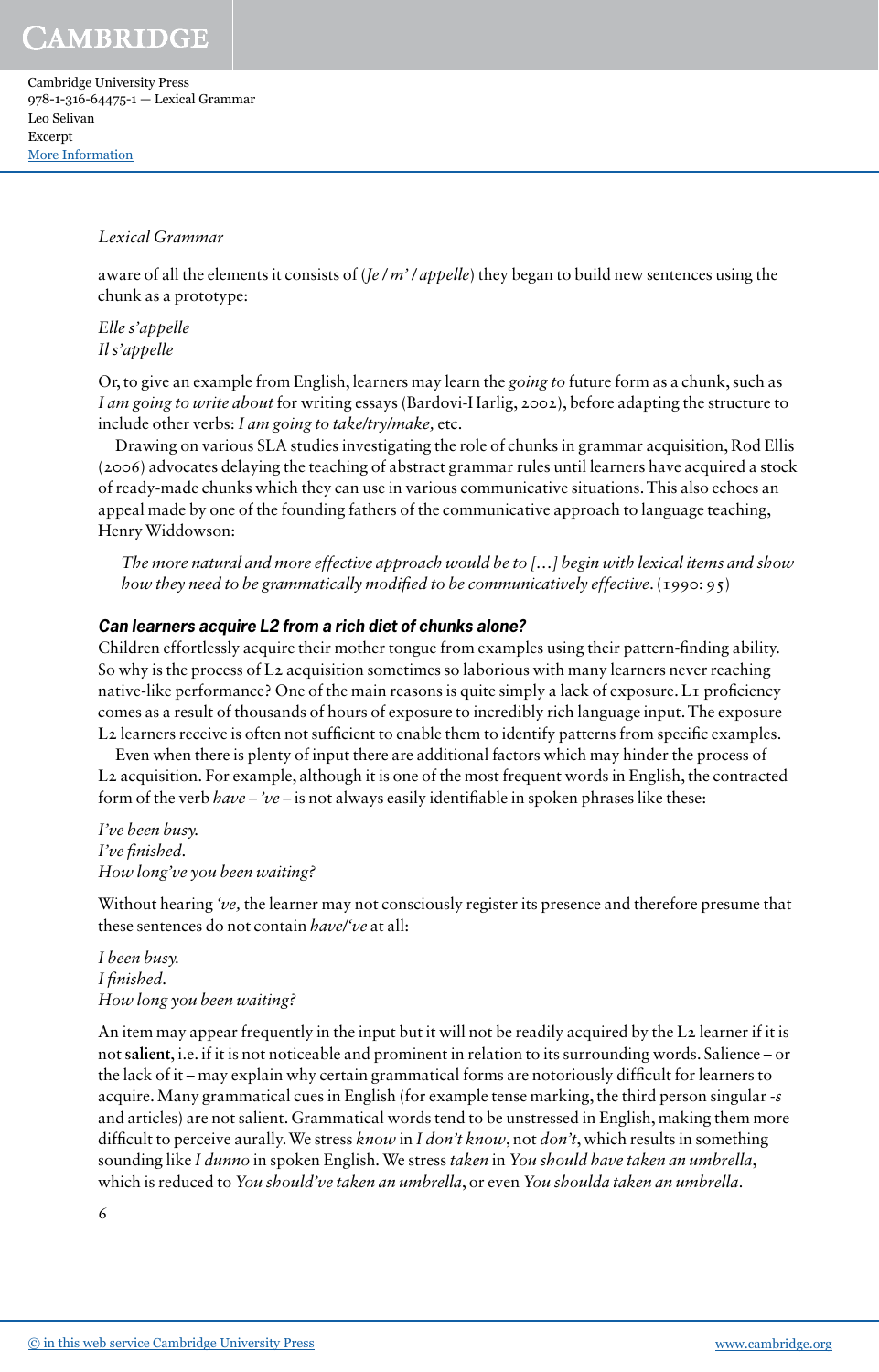Cambridge University Press 978-1-316-64475-1 — Lexical Grammar Leo Selivan Excerpt [More Information](www.cambridge.org/9781316644751)

*Introduction*

Studies show (see Bybee, 2002 for overview) that extremely frequent chunks, like *Lemme see, I wanna do it* or *Whatcha gonna do,* are subject to more articulatory reduction. For example, the first person pronoun *I* is the most common pronoun occurring with *don't* and reduction of *don't* to *dun* occurs almost exclusively when it is used in conjunction with *I* and followed by verbs that occur most frequently after *don't*, such as *know*, *think*, *have*, *want* and *care*. In a similar fashion, the sequences *did you*, *would you, that you*, *last year* are prone to palatalization because their high frequency makes them highly automatized.

## **So are chunks new grammar?**

To be precise, chunks themselves are not grammar but it has been argued that they provide raw data for the development of grammatical competence. This insight is supported by converging evidence from two disciplines: corpus linguistics (discussed earlier) and psycholinguistics (discussed in this section). Each discipline uses different research methods, different thinking approaches and has its own object of enquiry: corpus linguistics investigates language use through the study of samples of real language while psycholinguistics examines the processes of the human mind responsible for language acquisition and proficiency. However, the latest insights from each field dovetail perfectly with each other and point to the experiential, data-driven nature of language learning. Both disciplines place more premium on holistic memory than on the ability to put words together using content-less grammar rules. They also reject the traditional grammar/vocabulary dichotomy.

More recently, the convergence of these two viewpoints has found support in what is called **complexity theory**, which views language as an emergent system. First proposed in the field of physics and mathematics, complexity (or 'chaos') theory studies complex systems that emerge as a result of the interactions of their components. This theory has been used to study, among other things, the weather, the human brain or consumer behaviour in a market. When applied to linguistics and language acquisition, complexity theory can explain why language evolves over time and how the learner's grammar develops and organizes itself from the bottom up. According to this view, complex grammar and grammatical systems arise from the learner's exposure to language data – specifically, frequently recurring chunks – in the course of social interaction and simple cognitive processes, such as pattern detection. In this sense, the grammar is said to be 'emergent'.

Keeping in mind the 'chunky' nature of language and the role chunks potentially play in language acquisition, we shall now turn to the practical implications of the theories we have discussed.

# **3 Chunks in language teaching**

# **Why don't chunks feature more prominently in ELT methodology?**

Coursebooks tend to separate grammar and vocabulary, with occasional pages devoted to functional language (suggesting, apologizing, inviting, etc.). It may seem that ELT methodology has not taken into account the corpus research findings outlined earlier – but this is not entirely true. There have been a few notable attempts to bridge the gap between vocabulary and grammar in recent ELT publications. The first major pedagogical development based on corpus research was the publication of the *Collins Cobuild English Course* in the late 1980s. Instead of focusing on a specific grammar structure (e.g. present simple or past continuous), each unit in the coursebook presented several frequent English words and highlighted common patterns associated with them. The decision to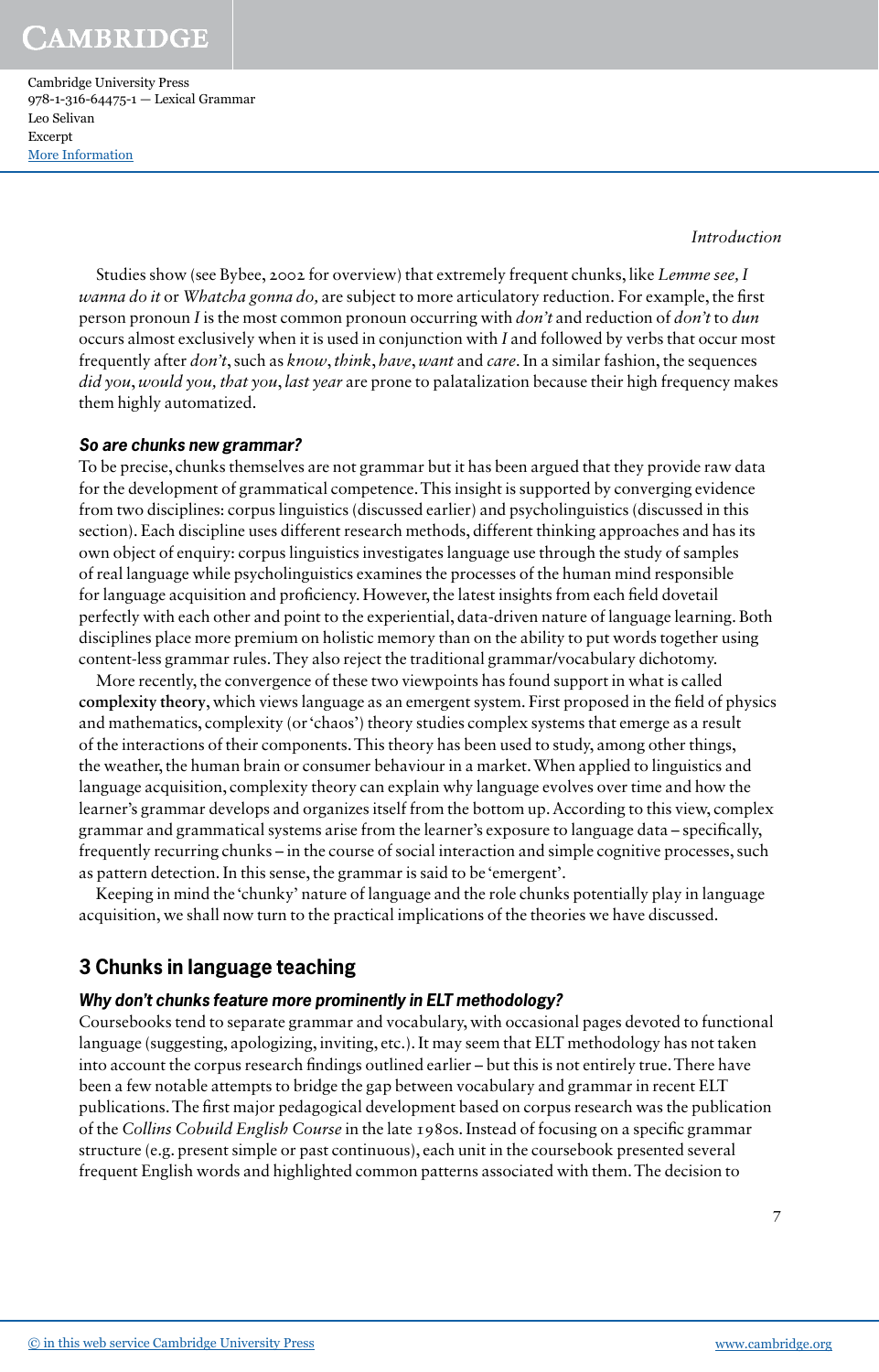Cambridge University Press 978-1-316-64475-1 — Lexical Grammar Leo Selivan Excerpt [More Information](www.cambridge.org/9781316644751)

#### *Lexical Grammar*

abandon a traditional grammar syllabus in favour of an entirely lexical syllabus was groundbreaking. One of the authors, Dave Willis, later wrote this in the introduction to *The Lexical Syllabus*:

*Teachers and researchers have been aware for many years that 'input' does not equal 'intake', that what teachers claim to be teaching bears only a tenuous relationship to what learners are actually learning. But in spite of this, coursebook writers continue to act on the assumption that language can be broken down into a series of patterns* [Willis means here grammatical structures] *which can then be presented to learners and assimilated by them in a predictable sequence. It does not seem to worry people a great deal that this assumption flies in the face of our experience as teachers.* (1990)

The next two developments in the field emerged in the early 1990s. On one side of the Atlantic, Nattinger and DeCarrico attempted to organize conventionalized lexical phrases (the term they used to describe chunks) according to the functions they perform and suggested ways of teaching them. On the other side of the Atlantic, Michael Lewis (probably the most influential figure in promoting the importance of chunks in language teaching) developed his Lexical Approach, which can be summarized by this key quote: 'Language consists of grammaticalised lexis, not lexicalised grammar' (Lewis, 1993). Lewis derived many of his ideas directly from the corpus linguistics insights outlined above, particularly John Sinclair's work.

While Lewis argued for a syllabus based on chunks, his detractors criticized the lack of clear specification of which chunks should be taught and in what order. Another shortcoming often pointed out in Lewis's approach is the sheer number of chunks – hundreds of thousands – which learners need to commit to memory. Opponents of the Lexical Approach argue that equipping learners with generic grammar rules requires less time and effort and therefore ensures faster progress. However, critics may be missing a crucial point in Lewis's work: Lewis convincingly argued for 'chunking' as a primary pedagogical activity, where students are explicitly taught to divide language into meaningful units, paying attention to which words occur with other words and their associated grammatical patterns. This aspect of language learning fosters independent learning, provided students are adequately trained to identify and record chunks. Regarding the cognitive load, learning complex grammatical structures, for example the third conditional (*if* + past perfect + *would have* + past participle), is arguably more demanding than memorizing a typical expression containing the target structure such as *If I'd had the time I would've helped you* (Jones, 2015). These principles were effectively put into practice in the *Innovations* series of coursebooks by Hugh Dellar and Andrew Walkley (Heinle-Cengage, 2004–8).

#### **What is missing in current teaching practice?**

Effective language teaching should reflect the nature of language and be the best possible match for the process of natural language acquisition. As we have seen, language acquisition is much more holistic than was traditionally believed: modern usage-based theories of language acquisition and corpus research convincingly argue that breaking language down into discrete grammar items is at odds with accounts of how language is stored, acquired and produced. Of course, some itemization of language is inevitable for teaching purposes but chunks seem to be the most likely candidates for items of learning, rather than individual words or discrete grammar rules.

The learning of new structures should ideally start off as gradual exposure to and accumulation of chunks containing the target structures. As the number of stored chunks grows, chunks exhibiting the same pattern will gradually feed into the grammar system. This is when grammatical competence with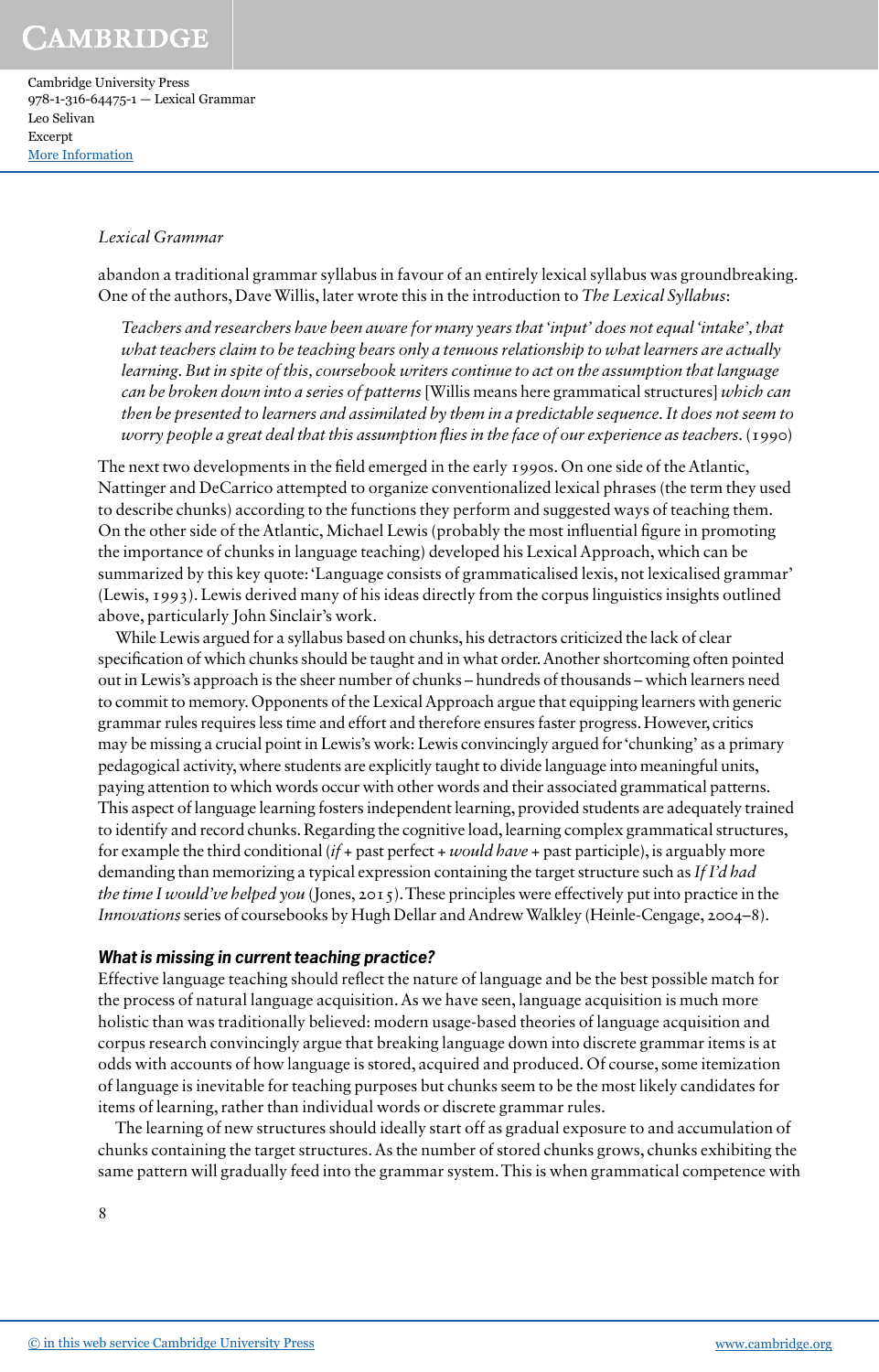Cambridge University Press 978-1-316-64475-1 — Lexical Grammar Leo Selivan Excerpt [More Information](www.cambridge.org/9781316644751)

*Introduction*

a particular structure begins to emerge. For some learners this 'tipping point' will occur earlier, for others later. However, no amount of incidental exposure can come close to the amount of linguistic data that native speakers are exposed to – about 7,000 utterances per day (Sheffler, 2015). To speed up the process of chunk accumulation and pattern detection – and therefore create favourable conditions for the tipping point to occur sooner – chunks need to be taught explicitly.

Since chunks can provide raw material for grammar development, it may be worthwhile directing learners' attention to chunks containing certain grammatical structures. Learners can practise and learn the chunks lexically before moving on to any kind of grammar explanation, i.e. they should be encouraged to memorize before they analyse. This does not suggest a return to behaviourist models of instruction (where no explicit analysis of grammar takes place at all) but rather that teachers use memorization as a useful additional tool before introducing any grammar analysis.

The teaching and learning of chunks can be approached in much the same way as the teaching of grammatical structures: clarifying meaning and form, checking understanding, practising in meaningful contexts (Jones, 2015). For example, we can explicitly teach a range of chunks (e.g. *I don't know*, *I don't believe it*, *I don't care)* and only later focus on the role of *don't* in the formation of negative sentences in the present simple.

## **Should single words be banished completely when teaching vocabulary?**

Recently, vocabulary has gained greater significance in ELT, evidenced by the amount of research into L2 vocabulary acquisition which has been published in the last twenty years. Much of this research agrees that vocabulary learning is a daunting task: learners require knowledge of around 9,000 word families – not to mention tens of thousands of chunks – to understand texts. New items also need to be frequently re-encountered for learning to take place.

The sheer number of new words learners need has led L2 vocabulary acquisition researchers to reassess whether picking up words from input (e.g. from extensive reading) is sufficient for vocabulary learning. Learning vocabulary out of context – characteristic of earlier language-learning approaches – fell out of favour when more communicative teaching approaches became popular. However, in recent years many researchers concur that learning decontextualized lists of words can in fact be a useful strategy, particularly for learning the basic vocabulary of English. The problem is that basic vocabulary items – the 2,000 most frequent words of English, including *any*, *by*, *get*, *there*, *way*, etc. – also carry the most common grammatical patterns. There is clearly a contradiction here. On the one hand, learners quickly need to get to a level where they can engage in simple communication and comprehend texts – and any means will do to reach this threshold, including decontextualized vocabulary learning using flashcards or word lists. On the other hand, these basic words are essential for acquiring grammatical competence. So, quick gains in learning individual, decontextualized words may actually inhibit grammar development. This book takes the view that vocabulary should be taught in chunks because exposure to surrounding language (co-text) is of such great importance. This way learners can pick up not only collocations – essential for appropriate and natural use of vocabulary – but also the grammatical patterns those new words occur in. For example, when teaching *look for* it is worth pointing out that it often appears in the present continuous:

*He's looking for a job. What are you looking for? I'm looking for my glasses/keys. Have you seen them?*